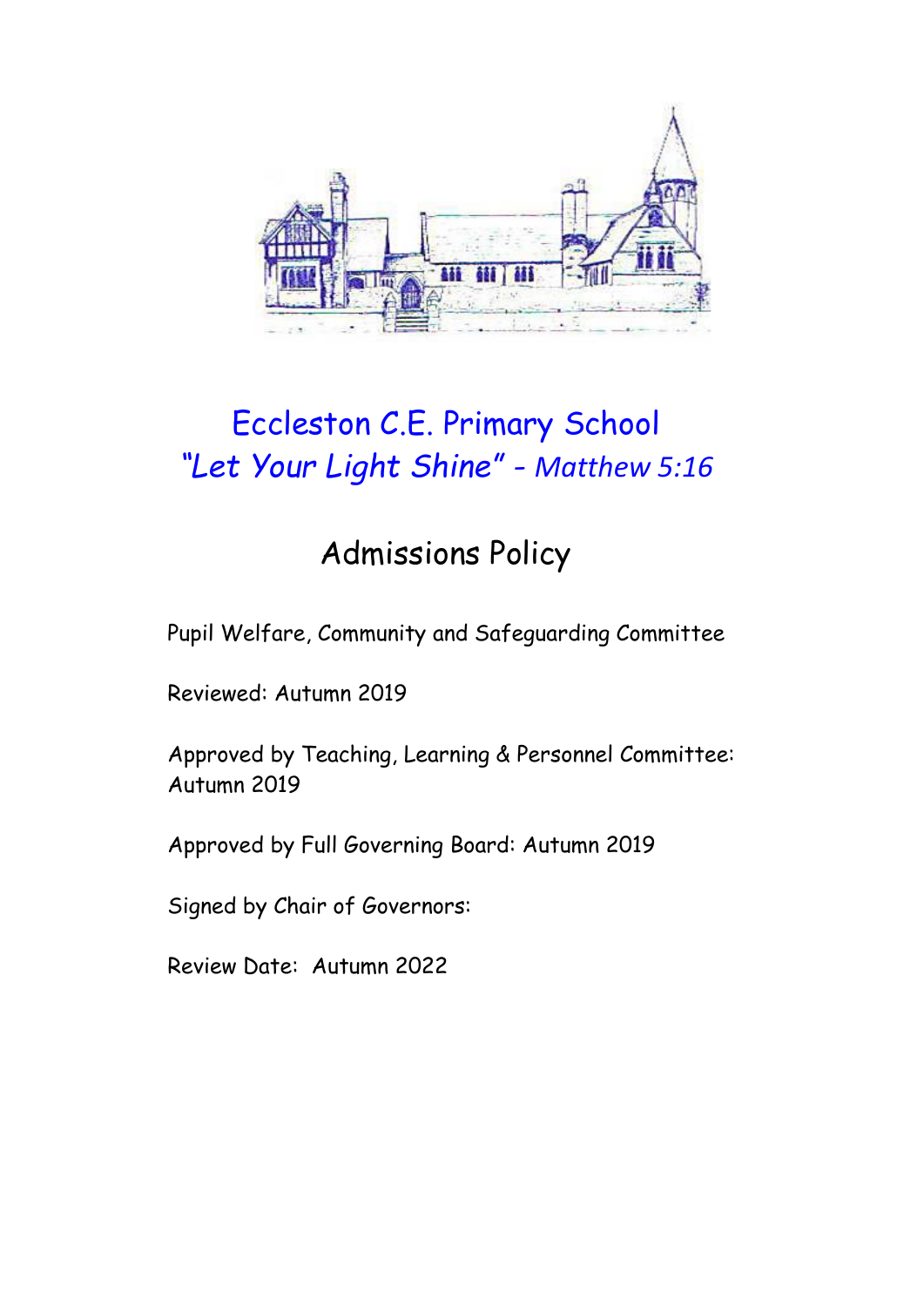### **ECCLESTON C.E. PRIMARY SCHOOL**

**Our Vision Statement**

**At Eccleston C of E Primary School we are united in our vision to prepare our children for life in the modern world.**

**We will do this by instilling a lifelong love of learning and embedding Christian values that reflect the example Jesus has set.**

**We strive for excellence in all we do, enabling all members of our school to flourish.**

#### **DIOCESE OF CHESTER**

#### **ECCLESTON CHURCH OF ENGLAND AIDED PRIMARY SCHOOL**

#### **ADMISSION POLICY 2023-2024**

Parents should be aware before applying that in this school RE, collective worship and our whole ethos are based on the teachings of the Church of England.

Applications for admission to the school should be made on the common application form enclosed with the Local Authority's brochure. Applications may also be made electronically.

In order for the governors to consider applications under faith criteria it is necessary for parents to also complete the school's supplementary information form for criteria numbers 6, 7 and 8.

The common application form (and supplementary form) should be completed and returned by the date published by Cheshire West and Chester.

Applications may also be made on-line by using both the common application form and the supplementary information form (available from the school website).

Whether application is made on paper or electronically, the common application form must be completed. The supplementary information form should be completed if the applicant wishes faith criteria to apply.

Letters informing parents of whether or not their child has been allocated a place will be sent out by the Local Authority on or near 16<sup>th</sup> April. Parents of children not admitted will be informed of the reason and offered an alternative place by the Authority.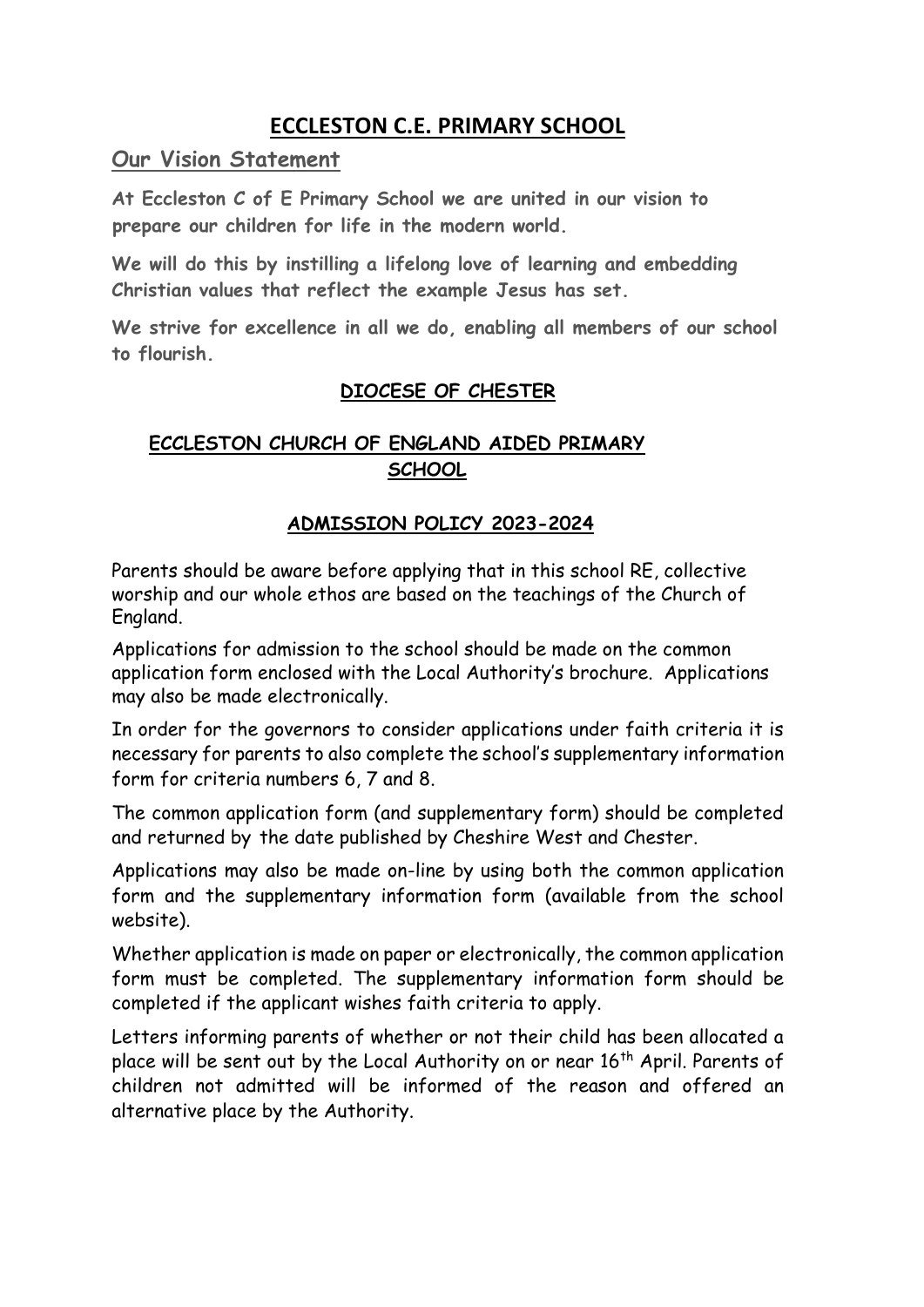#### **Admission Procedures**

The number of places available for admission to the Reception class will be a maximum of 15. This arrangement follows consultation between the Governing Board, the Diocesan Board of Education, Local Authorities and other admissions authorities in the area. The Governing Board will not place any restrictions on admissions to the reception class unless the number of children for whom admission is sought exceeds this number. By law, no infant class may contain more than thirty children.

The Governing Board operates a system of equal preferences under which they consider all preferences equally and the Local Authority allocates places according to its policy. In the event that there are more applicants than places, the Governing Board will allocate places using the following criteria, which are listed in order of priority:

- 1. Looked after children and children who were looked after, but ceased to be so because they were adopted (or became subject to a child arrangements order or special guardianship order), including those children who are looked after from overseas.
- 2. Children with special medical or social circumstances affecting the child where these needs can only be met at this school.
- 3. Children resident in the ecclesiastical parish of Eccleston and Pulford.
- 4. Children of teaching and administrative staff who have been in post for 2 years or more.
- 5. Children who have a sibling in school who will still be attending school the following year (or who have attended the school in the 2 years prior to admission).
- 6. Children whose parent/s or guardian/s are faithful and regular worshippers at Eccleston or Pulford Parish Churches and on the Electoral Roll.
- 7. Children whose parent/s or guardian/s are faithful and regular worshippers in a church of another Christian denomination, which are members of Churches Together in Britain and Ireland.
- 8. Children whose parents or guardians are members and regular worshippers of another faith and wish their children to be educated in a church school.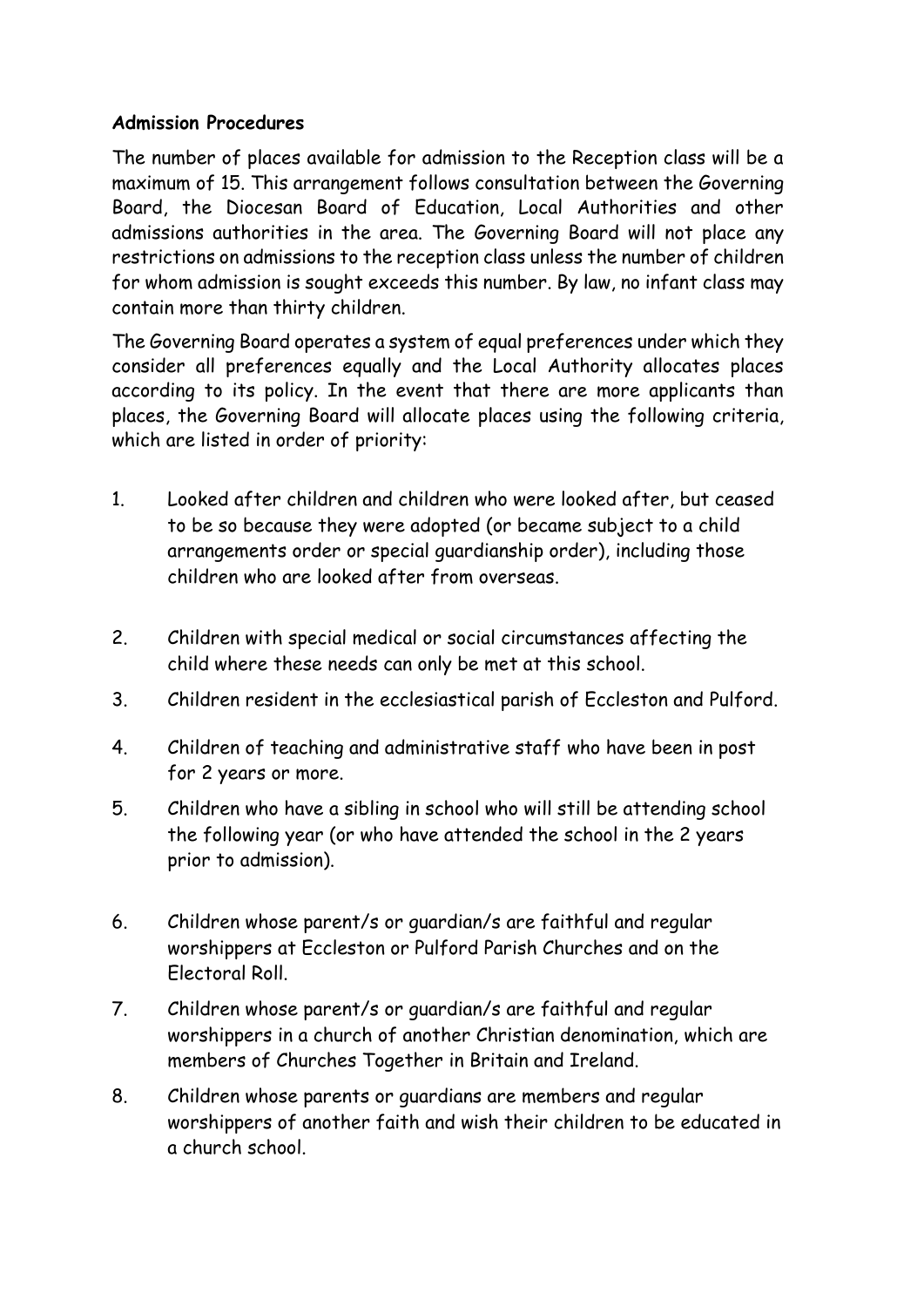9. Children who live nearest to the school as measured by the Local Authority's Ordnance Survey address point system which measures straight line distances in miles from the address point of the school to the address point of the place of residence.

It may happen that there are not enough places to admit all applicants meeting any one criterion. In this case, the governors will apply the subsequent criteria, in order of priority, to all these applicants.

Please note that in the event that during the period specified for attendance at worship the church, or, in relation to those of other faiths, relevant place of worship has been closed for public worship and has not provide alternative premises for that worship, the requirements of these admissions arrangements in relation to attendance will only apply to the period when the church, or, in relation to those of other faiths, relevant place of worship or alternative premises have been available for public worship.

#### **Definitions and Notes**

- (a) A **looked after child** is a child who is (a) in the care of the Local Authority, or (b) being provided with accommodation by a Local Authority in the exercise of their social service functions (under section 22(1) of the Children Act 1989.
- (b) A **previously looked after child** is one who immediately moved on from that status after being subject to an adoption, child arrangements or special guardianship order.
- (c) Professional supporting evidence from e.g. a doctor, psychologist or, social worker, is essential if admission is to be made under the criterion for special medical or social circumstances, and such evidence must set out the particular reasons why the school in question is the most suitable school and the difficulties which would be caused if the child had to attend another school.
- (d) A **parent** is any person who has parental responsibility or care of the child. Where admission arrangements refer to 'parent's attendance at church' it is sufficient for just one parent to attend.
- (e) By **faithful and regular** we mean attendance at a minimum of one service/act of worship per month for at least one year prior to the closing date for applications. A letter from your incumbent or minister or other church officer will be required as proof of attendance.
- (f) **Teaching staff** includes teachers and teaching assistants.
- (g) A map showing the parish boundaries is available from the school, and also on the school website.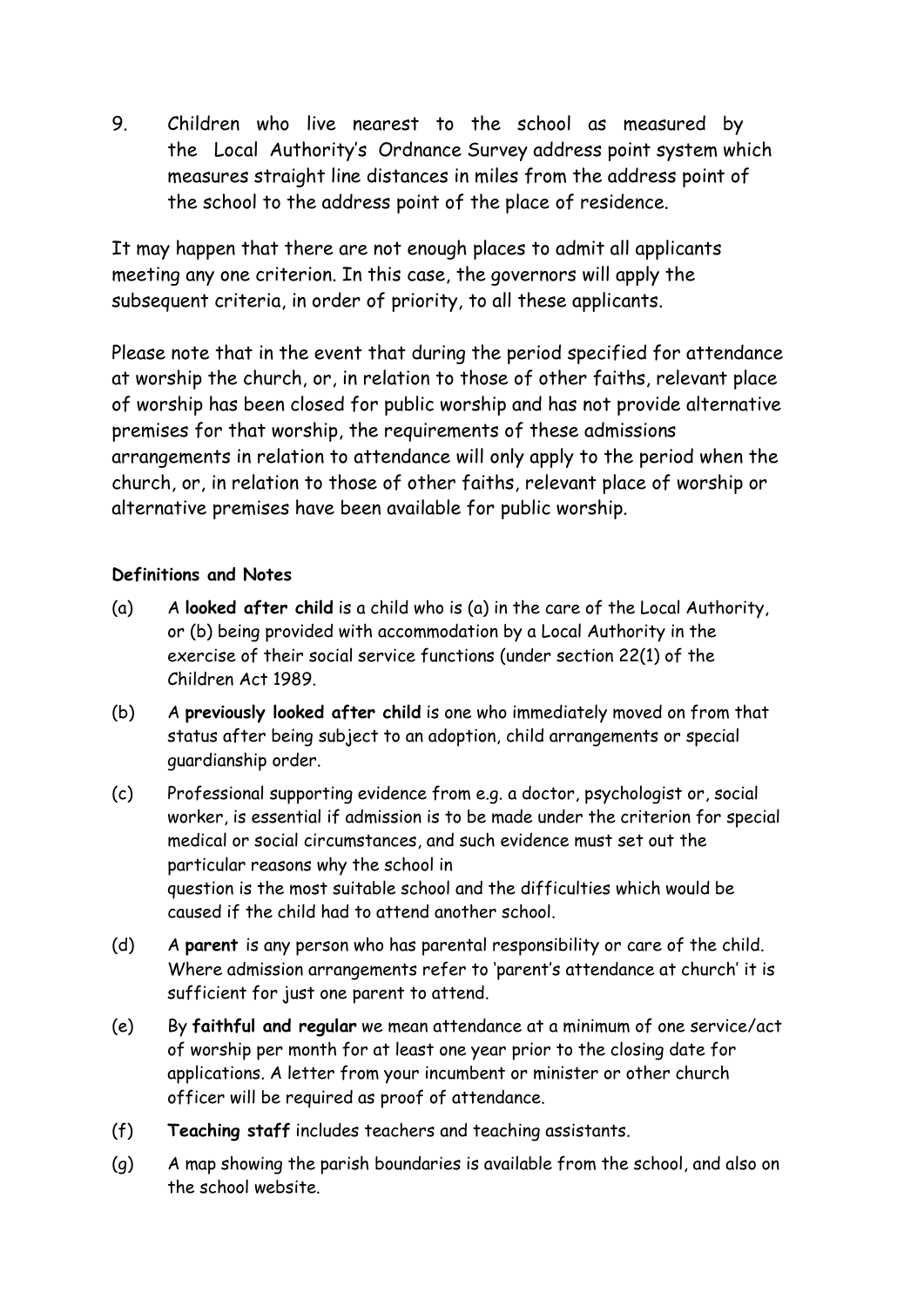- (h) **Sibling** refers to brother or sister, half brother or sister, step brother or sister, or the child of the parent/carer's partner. In every case, the child should be living in the same family unit at the same address.
- (i) Children who live nearest to the school as measured by the Local Authority's Ordnance Survey address point system which measures straight line distances in miles from the address point of the school to the address point of the place of residence. In the event of a tie break, a random allocation will be undertaken by an independent body.

#### **Late applications for admission**

Where the Local Authority accepts that there are extenuating circumstances for an application being received after the last date for applications, and it is before the governors have established their list of pupils to be admitted, then it will be considered alongside all the others. Otherwise, applications which are received after the last date will be considered after all the others, and placed on the waiting list in order according to the criteria.

#### **Waiting list**

Where we have more applications than places, the admissions criteria will be used. Children who are not admitted will have their name placed on a waiting list. The names on this waiting list will be in the order resulting from the application of the admissions criteria. Since the date of application cannot be a criterion for the order of names on the waiting list, late applicants for the school will be slotted into the order according to the extent to which they meet the criteria. Thus it is possible for a child who moves into the area later to have a higher priority than one who has been on the waiting list for some time. If a place becomes available within the admission number, the child whose name is at the top of the list will be offered a place. This is not dependent on whether an appeal has been submitted.

This waiting list will operate until the end of the autumn term.

#### **Address of pupil**

The address used on the school's admission form must be the current one at the time of application. If the address changes subsequently, the parents should notify the school. Where the parents live at different addresses, the current-at-the-time-of-application, normal address of the child will be the one used. This will normally be the one where the child wakes up for the majority of Monday to Friday mornings. Parents may be asked to show evidence of the claim that is being made for the address - e.g. utility bills of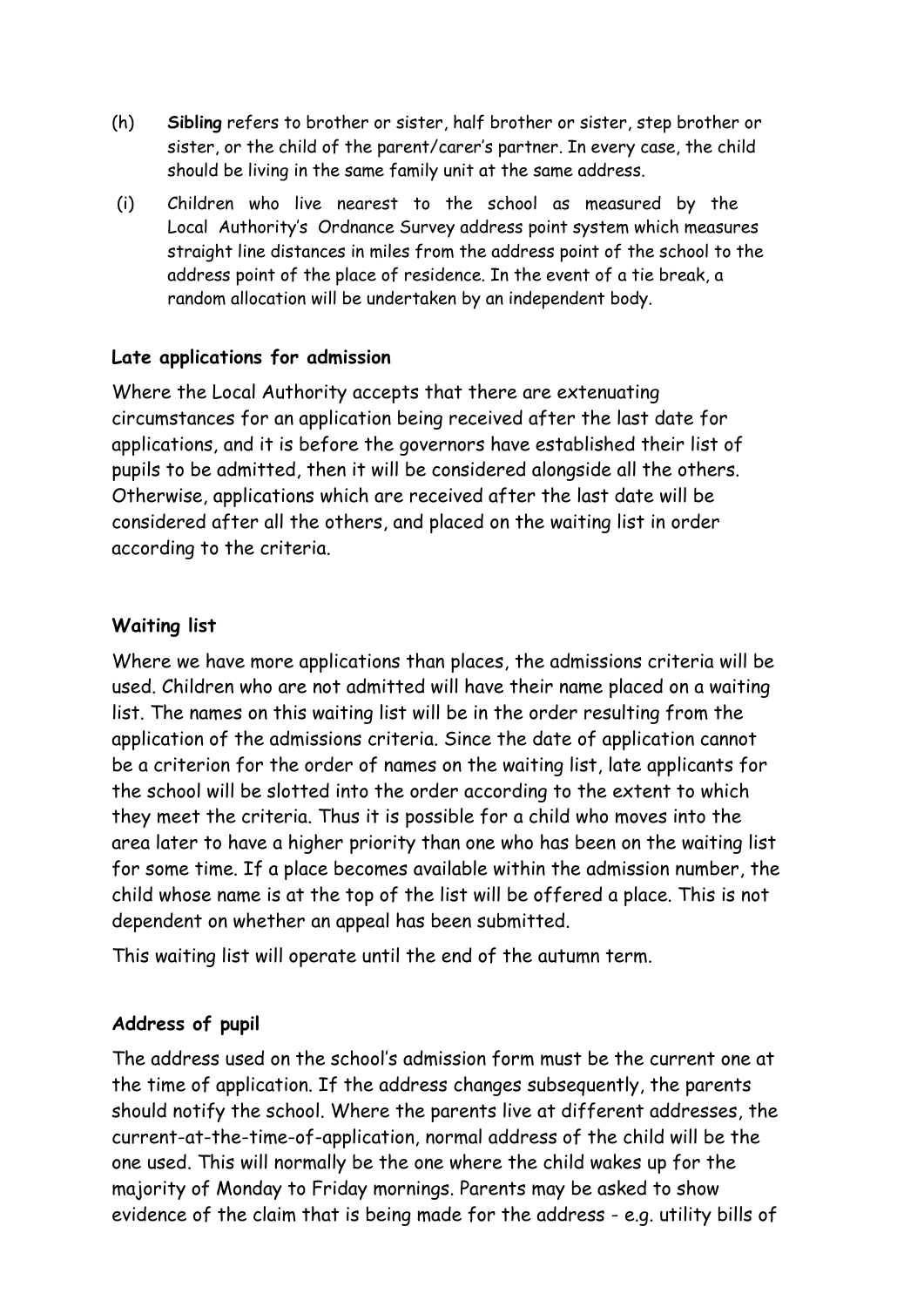various sorts showing the child's address as the one claimed. Where there is dispute about the correct address to use, the governors reserve the right to make enquiries of any relevant third parties - e.g. the child's GP. For children of UK Service personnel and other Crown Servants returning to the area proof of the posting is all that is required.

#### **Non-routine admissions**

It sometimes happens that a child needs to change school other than at the "normal" time; such admissions are known as non-routine admissions. From 2013 onwards parents wishing their child to attend Eccleston School may arrange to visit the school. They will be asked to complete an application form and will be offered a place by the governors if one is available. The Local Authority will be informed of the offer of a place once it has been accepted. If there is no place available in our school then the admissions committee will inform the applicant in writing, together with the Local Authority. Information about how to appeal against the refusal will be provided. Where more than one application is received, the oversubscription criteria will be used to rank the applications.

Please note that you cannot re-apply for a place at a school within the same school year unless there has been relevant, significant and material change in the family circumstances.

#### **Appeals**

Where the governors are unable to offer a place because the school is oversubscribed, parents have the right to appeal to an independent admission appeal panel, set up under the Admissions Appeal Code 2012 established under the School Standards and Framework Act 1998, as amended by the Education Act 2002. Parents will have the opportunity to submit their case to the panel in writing and also to attend in order to present their case. You will normally receive 20 days' notice of the place and time of the hearing.

If your child was refused a place in Reception or Key Stage 1 because of Government limits on Infant class sizes, the grounds on which your appeal could be successful are limited. You would have to show that the decision was one which in the circumstances no reasonable governing body would have made, or that your child would have been offered a place if the governors' admissions arrangements had been properly implemented.

Please note that this right of appeal against the governors' decision does not prevent you from making an appeal in respect of any other school.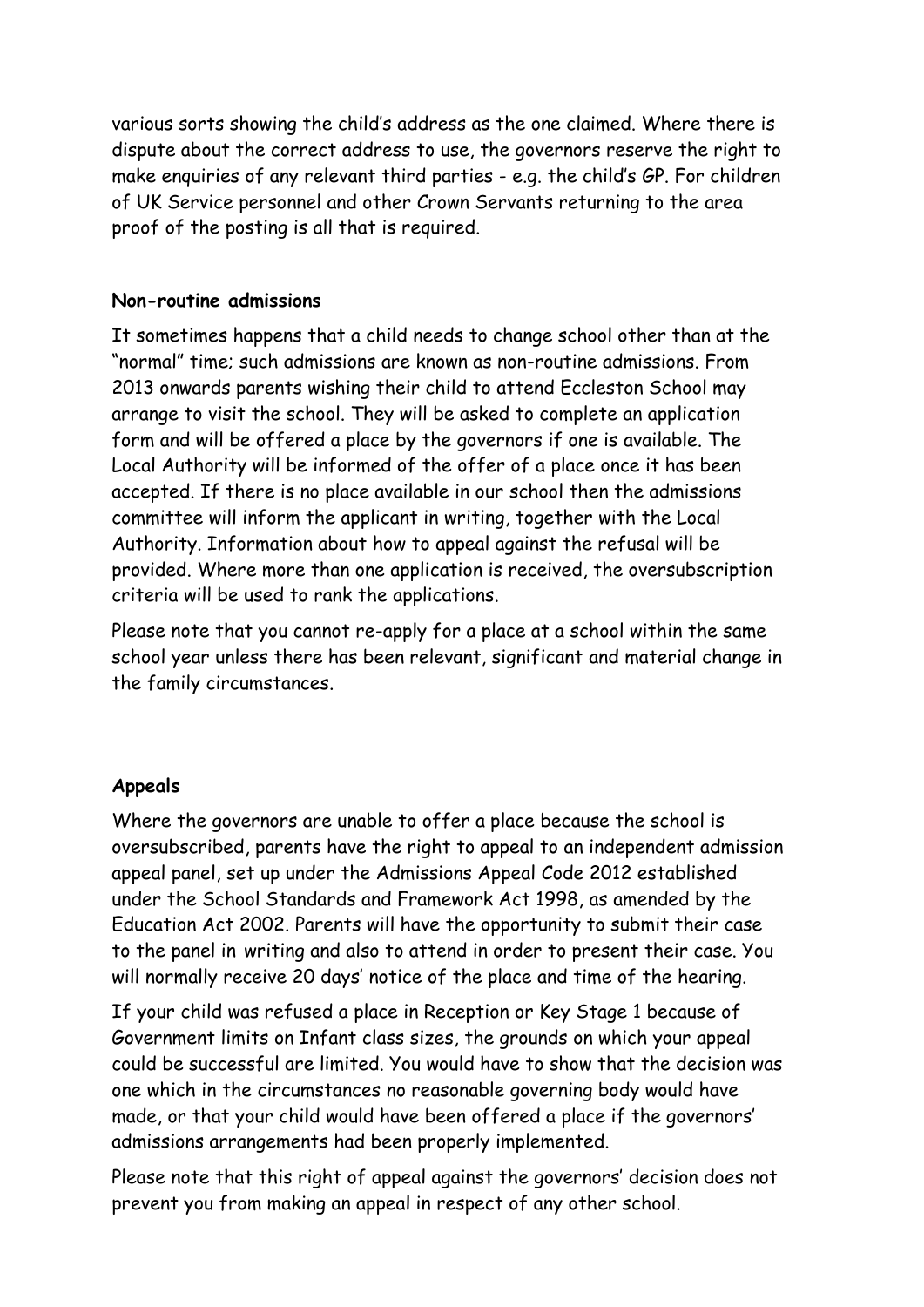#### **Fraudulent applications**

Where the Governing Board discovers that a child has been awarded a place as the result of an intentionally misleading application from a parent (for example a false claim to residence in the catchment area or of involvement in a place of worship) which effectively denies a place to a child with a stronger claim, then the Governing Board is required to withdraw the offer of the place. The application will be considered afresh and a right of appeal offered if a place is refused.

#### **Deferred admission**

Children are eligible for a Reception place from the beginning of the school year in which they become 5 years old. However, they do not become of compulsory school age until the start of the term after their fifth birthday. After a place has been allocated and accepted, parents can request that the school place be deferred until later in the school year – and if they do this, the place will be held for the child. They cannot however defer entry beyond the beginning of the term after the child's fifth birthday, nor beyond the school year for which the original application was accepted.

Parents can also request that their child attends on a part-time basis until the child reaches compulsory school age.

#### **Summer Born Children**

Parents of summer born children (those born between 1st April and 31st August) who wish to delay entry until the following year must speak to the school and Local Authority as soon as possible as this would involve either an in-year application for year 1 or a new application for reception in the following year. An application form should be filled in for the current admission process at the same time as any request to defer entry or 'back class' to reception in the following year. The decision will be made taking into account information from the parents and headteacher and should be in the best interests of the child.

Parents will be informed of the outcome before primary national offer day.

If the request is agreed, the application for the normal age group may be withdrawn before a place is offered. If the request is refused, the parent must decide whether to accept the offer of a place for the normal age